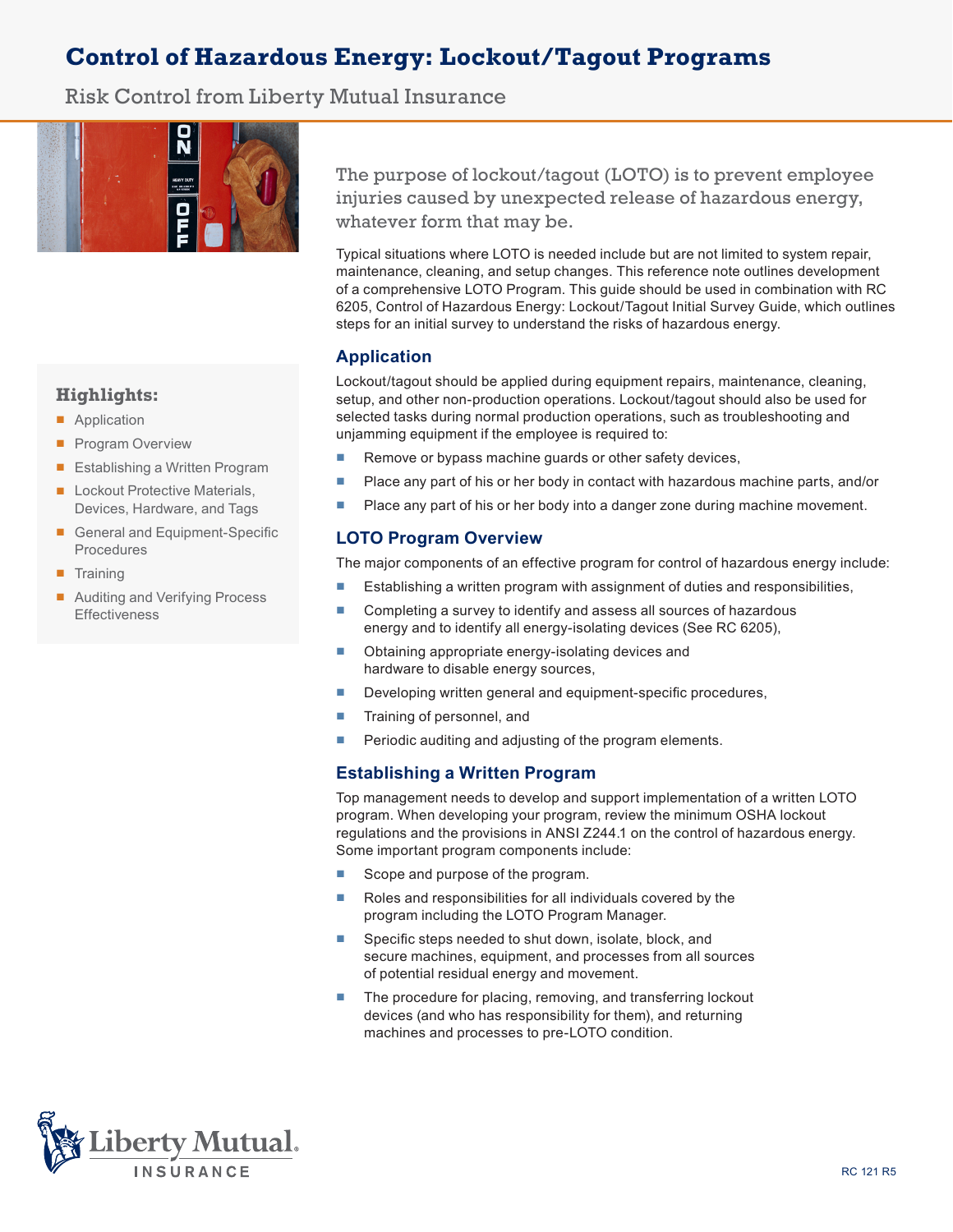

■ Specific requirements for testing machines or equipment to verify "zero energy state" and the effectiveness of locks and other energy control measures.

### **Lockout Protective Materials, Devices, Hardware, and Tags**

Obtain appropriate lockout equipment to secure energy-isolation devices to prevent them from being energized. An energy-isolating device is a durable and standardized physical device that prevents transmission or release of energy. Examples include:

- Manually operated electrical circuit breakers.
- Disconnect switches.
- Pressurized fluid power (pneumatic, hydraulic, or steam) valves that block or contain and redistribute all energy posing a threat.

Locking devices should be uniquely identified, dedicated for use exclusively for this purpose, standardized, and capable of withstanding the environment to which they are exposed.

- Issue key-operated padlocks to each person involved. No two locks should have the same pattern. Identify each lock with the owner's name and department. Avoid use of combination locks.
- Every employee who is working on a machine should place a lock on the locking location of the energy-isolating device. Lockout hasps or adapters that hold several locks should be available to each person who has been issued a lock. Cables or chains may also be needed to secure large valves in the closed position.
- Do not rely on pulling fuses as a substitute for placing a lock on the energy-isolating device. A pulled fuse does not guarantee that the circuit is dead, nor does it prevent someone from replacing the fuse.
- Do not rely on locking out operating controls instead of the power sources.
- Do not assume the job is too small to require lockout.
- Tags are to be used along with locks as a supplemental informative aid. Danger tags that include an explanation of what equipment is locked out, by whom, and for what purpose can be very helpful.
- It is strongly advised that you do not use tags without locks; doing so presents a higher risk that could result in serious injury or fatality.

#### **General and Equipment-Specific Procedures**

Systems and methods for consistently following a strict LOTO protocol involve both general and equipment-specific work practices. General procedures provide overall guidance on the necessary steps to follow, such as:

- Preparing for shutdown.
- Completing shutdown with de-energizing of all sources.
- Engaging energy-isolating devices.
- Applying locking devices.
- Releasing, dissipating, or blocking all sources of stored energy, verifying the release, and preventing re-accumulation of energy.
- Testing to ensure zero energy and safe work conditions prior to beginning any work. Test equipment, such as volt meters, may be needed to verify zero energy.
- Verify that "start" features are fully disabled and that no one is a dangerous position. Try the starting controls to ensure the equipment will not operate. Make sure you return the operating controls to the neutral or "off" position after this test.